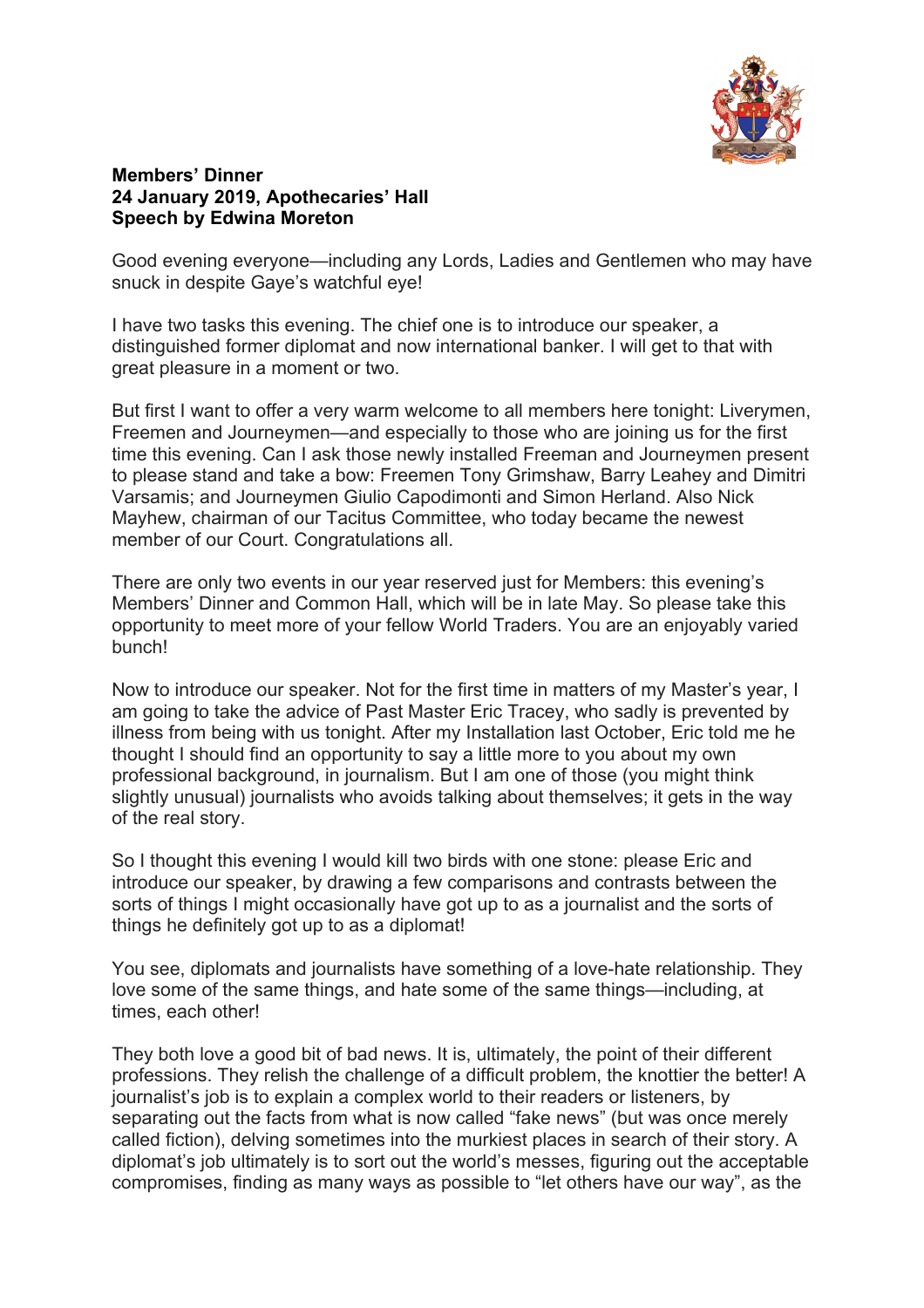saying goes—or simply figuring out how to kick the can far enough down the road to let time become part of the solution.

In other words, diplomats and journalists both run towards problems, rather than away from them. That gives them something of a shared bond. Both professions can require a certain deviousness of spirit for success—I've heard it called rat-like cunning! That gives them another!

Rather like the characters in "Scoop", the novel by Evelyn Waugh, diplomats and journalists can often find themselves holed up in godforsaken places with a tricky, and at times dangerous, job to do—sometimes even propping up the same bars, with only each other for company. Because of that, both soon learn to find their way to the bottom of a beer or wine bottle.

Unlike in "Scoop", however, where the worst that seemed to happen was professional fame unearned in a fit of total absent-mindedness, these days the dangers are rather more real: both journalists and diplomats the world over risk their lives for the job they do.

I can speak here only as a journalist. But there was a time when the biggest threat you faced in donning a flak jacket with the word "PRESS" emblazoned across the back was that some cheeky squaddie with a 12-year-old's sense of humour would do just that: press the back of your flak jacket!

These days both diplomats and journalists are often themselves prime targets. The journalists' memorial in St Bride's church, over the way here, attests to that. And I have a number of times found myself signing condolence books for brave diplomats I have known, from a variety of countries. I am sure Sherard has signed many more, with an equally heavy heart.

In their different ways, both diplomats and journalists are also similarly under pressure as never before from the Information Age we all inhabit. Any fool and his or her iPhone can—and sadly often does—lay claim to being a journalist. Presidents and prime ministers can tweet out their thoughts directly to each other, even if only as a way of relieving night-time indigestion after too many burgers!

For all these reasons and more, diplomats and journalists can develop a grudging respect for one another—but only up to a point.

It is said that it is part of a diplomat's role at times "to lie convincingly" for his or her country. Well, when they do, it is a journalist's job to find them out! Similarly, diplomats trying to get serious problems fixed can sometimes think it must be in any journalist's brief to embroider equally convincingly for better circulation figures. (That said, I am enormously proud to have worked for 30 years in a rather different part of journalism—where getting a story right was always to be preferred to merely getting it first. Though it has to be said, successive *Economist* Editors would still rather you did both!)

When journalists want to puncture what they might see as the self-regard of diplomats (present company of course excepted), they like to remind their